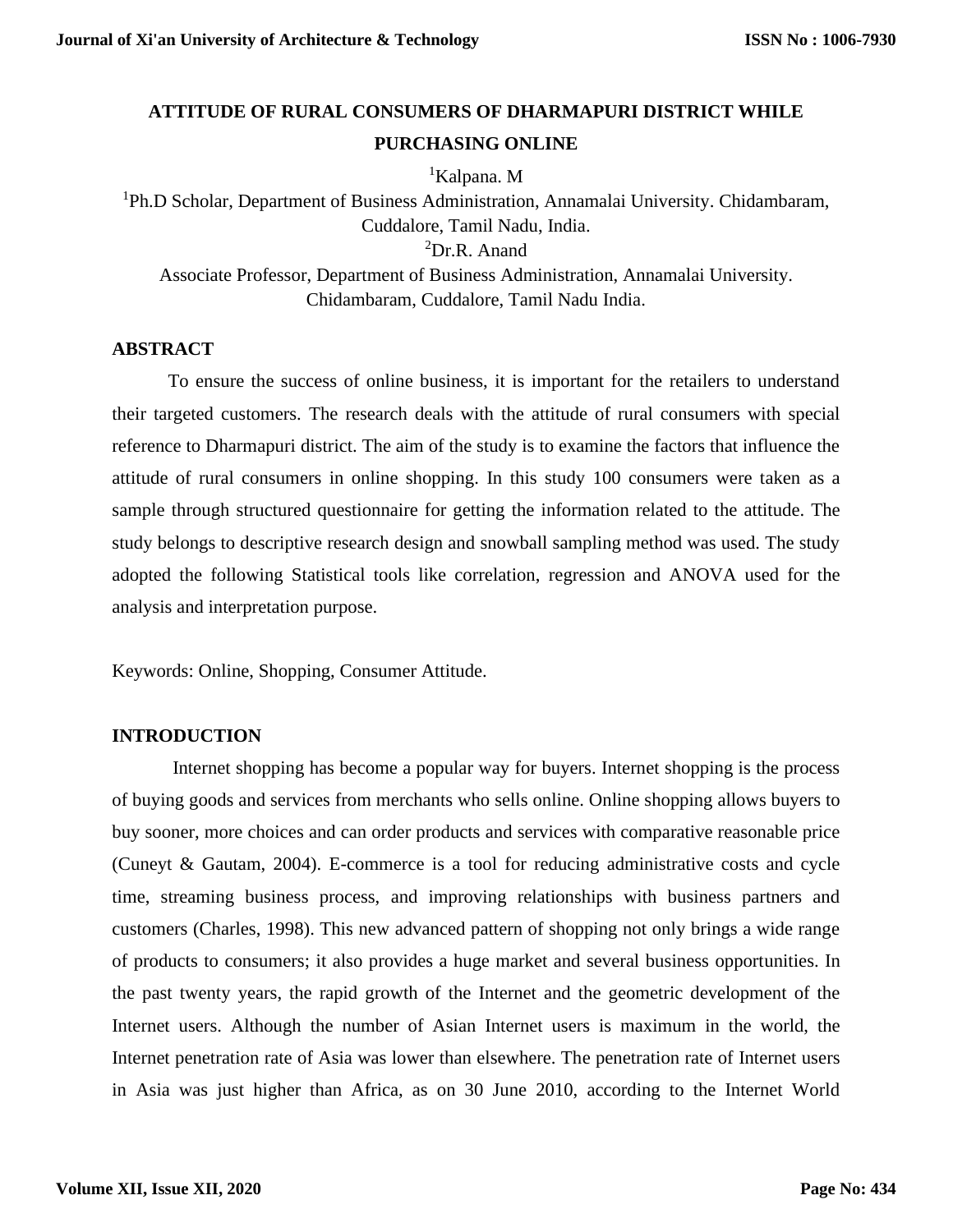Statistics (2010). The highest was North America with a penetration rate of 77.4%. Online shopping has extended changes in the attitude and behavior of people all over the world. The tremendous change that was brought by the World Wide Web, which has entered every corner of the world. Due to this blessing, online shopping has emerged which influenced the lives of normal citizens. Online shopping has also started in Dharmapuri, but many users are not much habituated yet to go for online shopping commonly. Thus, the purpose of this study is to investigate the relationship between independent variables such as search engines, product quality, price, convenience, website design, time saving, brand, refund, security, after sales service, online shopping experience with the consumer's attitude towards online shopping. This study is undertaken to understand the behavior of online shoppers through a structured questionnaire of 100 respondents from Dharmapuri which is situated in Tamil Nadu state.

## **Consumers' Attitude**

Consumer attitudes consist of a combination of cognitive information and beliefs, emotional, and behavioral intention regarding a consumer product or service. It is what you believe about a product or service, how you feel about it, and what are your intentions towards it

## **Definition of online shopping**

Online shopping is defined as the process in which a customer purchases a service or product on the internet. In other words, a consumer according to their own comfort at his or her own leisure may buy products from their home from an online store. This concept was first demonstrated before the World Wide Web (WWW) was in use with real time transaction processed from a domestic television. The technology used was called Videotext and was first demonstrated in 1979 by M. Aldrick who designed and installed systems in the United Kingdom. By 1990 T. Berners-Lee created the first WWW server and browser and by 1995, Amazon expanded its online shopping experiences (Parker-Hall, 2009).

## **Pattern of Online Buying**

According to the study which was done by Master Card Worldwide Insights (2008), the product and services most frequently bought online among Asia/Pacific online shopper are books and art (41%), home appliances and electronic products (39%), CDs/DVDs/UCDs (38%) and ladies clothing/accessories (38%). Opportunistic buying as a whole does not seem to be a major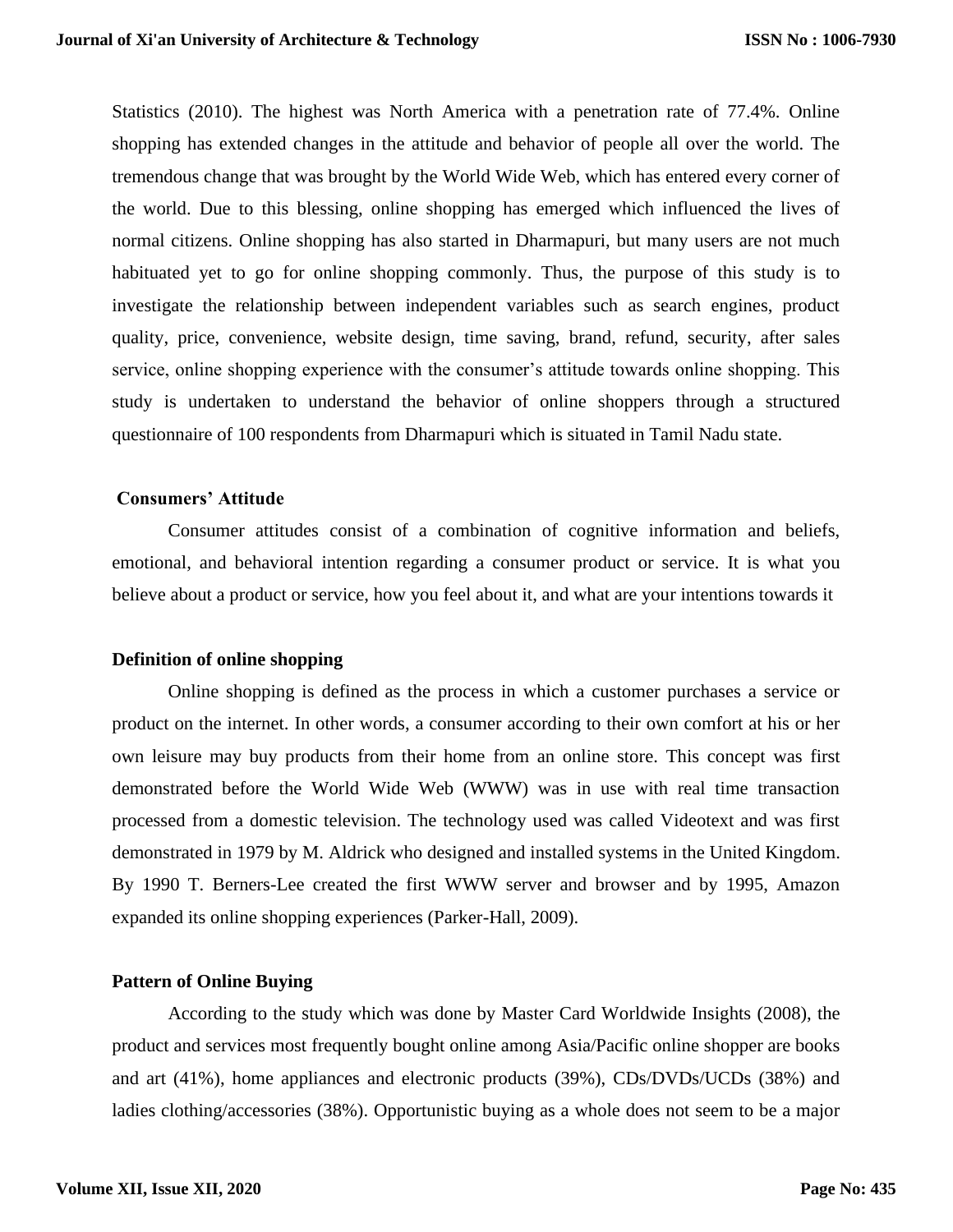factor for many online shoppers because: 41% bought on impulse just a couple of times, while 34% hardly ever bought on impulse. Similar to the types of products frequently purchased online, items most likely to result in opportunistic buying were ladies clothing and accessories, home appliances and electronic products and CDs/DVDs/VCDs.

Consumers' previous experiences with online purchases can be a significant influence of levels of risk perception by consumers and their purchasing decisions (Dillon, 2004). Negative experiences increase levels of risk perception with online purchasing and hamper not only a business likelihood of retaining customers but can make it more difficult for other online businesses to gain initial customers (Boyer, 2005). According to Leggatt (2010), a quarter of U.S. adults have increased the amount of time they spend online shopping (24%) and reading product reviews (25%), found in Harris Interactive's online survey. Younger adults, aged 18-34, have increased their time spent doing both of these activities more than older adults, leading to speculation that this trend will continue. Americans are spending more time researching purchases and shopping online, according to Harris Poll findings, and many are feeling the social consequences of life in front of a monitor.

## **OBJECTIVE**

1. To know the personal factor of rural online consumer in Dharmapuri district.

2. To infer relationship of demographic factor with attitude of rural online consumers in Dharmapuri district.

#### **Purpose of the study**

The prime purpose of the research is to identify and analyze the factors influencing the rural consumers to shop online. Besides the factors influencing, another purpose of the study is to analyze who are online shoppers in terms of demography. The findings of this research will help Dharmapuri marketers to formulate their marketing strategies for online shoppers but will also increase the knowledge and research in field of online shopping.

## **LITERATURE REVIEW**

**Sabitha M (2020)** the purpose of this study is to explore the influences of online shopping perceived benefits namely Convenience, Pricing and Wider Selection towards Online Customer Satisfaction and Word of Mouth. Samples for each population were being selected as per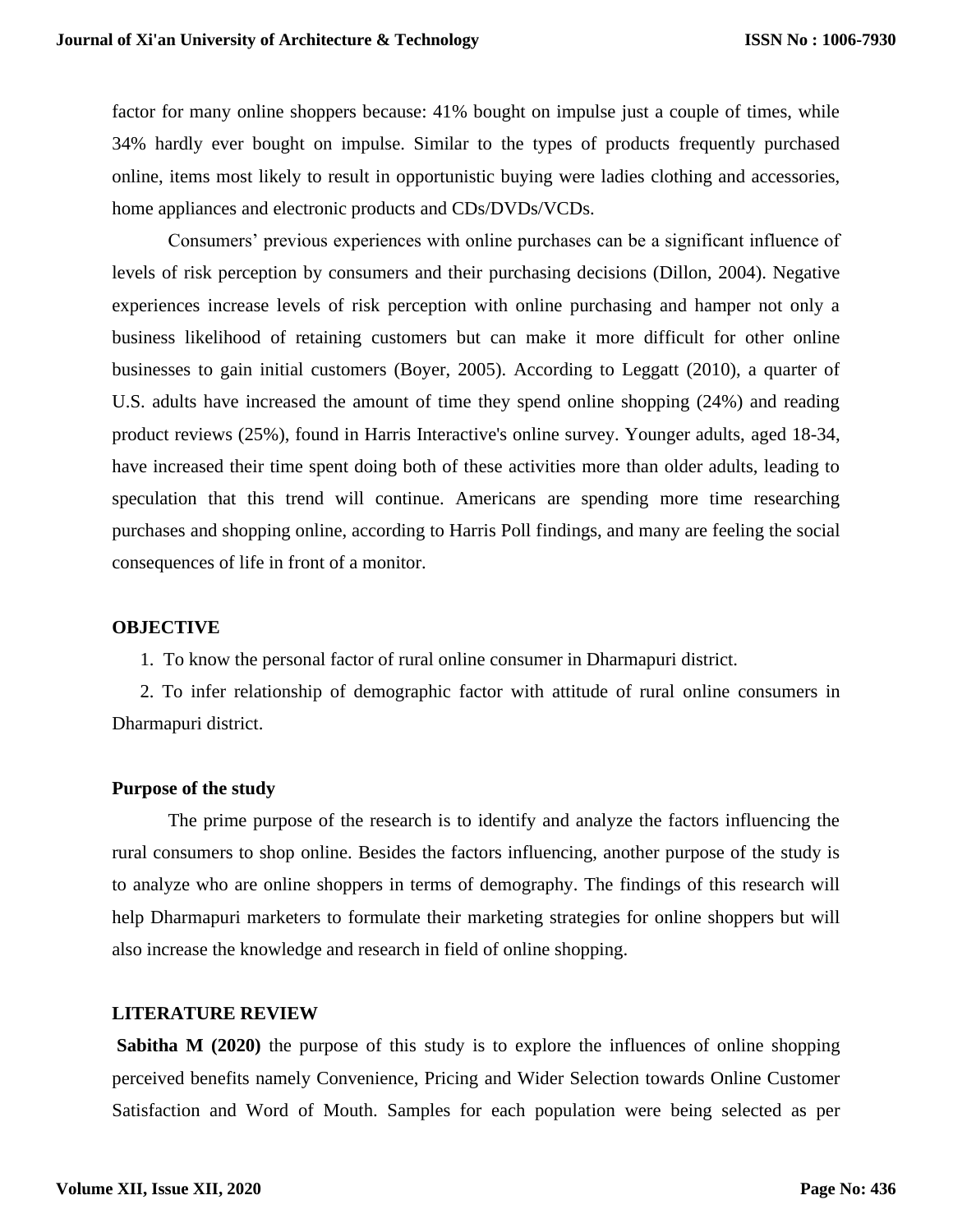convenience sampling method. Sample size calculated for study was 150 consumers. Primary Information was collected with the help of well-structured Questionnaire along with personal interview. Though internet has grown wide spread throughout India the researcher suggests to the online companies that improvement of internet in rural areas is one of the key drivers for further development of online shopping. The study it is found out that among the different types of companies the Flip kart and Amazon play a special place in the minds of consumers because of its easy transactions, security features, quick delivery, product information and more payment option.

**Dibas [Gaudel](https://www.researchgate.net/profile/Dibas_Gaudel2) (2019)** the current study investigates possible factors that influence consumer attitudes towards online shopping behavior in Nepal., the sample size selected for this research is 200 and researcher have used convenient sampling method. The finding of the study indicated that among the four factors selected for this research that influence the most online shoppers is attractiveness, following security the second most influencing and thirdly time saving. Results have also showed that website design/features are of important concern among online shoppers.

**Ephrem Habtemichael Redda (2019)** this paper aims to investigate consumer attitudes towards online shopping in an emerging economy, South Africa. This study followed a descriptive and quantitative research method. Primary data was collected from a sample of 215 consumers. Correlation analysis and structural equation modeling (SEM) were used to analyze the data. The results of the study indicate that trustworthiness, privacy and security concerns determining the consumer attitude toward online shopping, which in turn, influences online shopping behavior. Furthermore, the study found that normative beliefs are the immediate antecedent of subjective norms, which in turn, influence online shopping behavior.

**Anamika Datta and Mithun Kumar Acharjee (2018)** consumers Attitude towards Online Shopping: Factors Influencing Young Consumers to Shop Online. A researcher conducted a study for the consumer's attitude towards online shopping is important in Bangladesh, Dhaka. The paper has mainly focused on identifying the different factors that influence young consumers' attitude towards online shopping. In this study, non-probability sampling, a convenience sampling method is used for collecting the information from the respondents. A structured questionnaire was developed and used for the survey. A sample size of 166 is selected.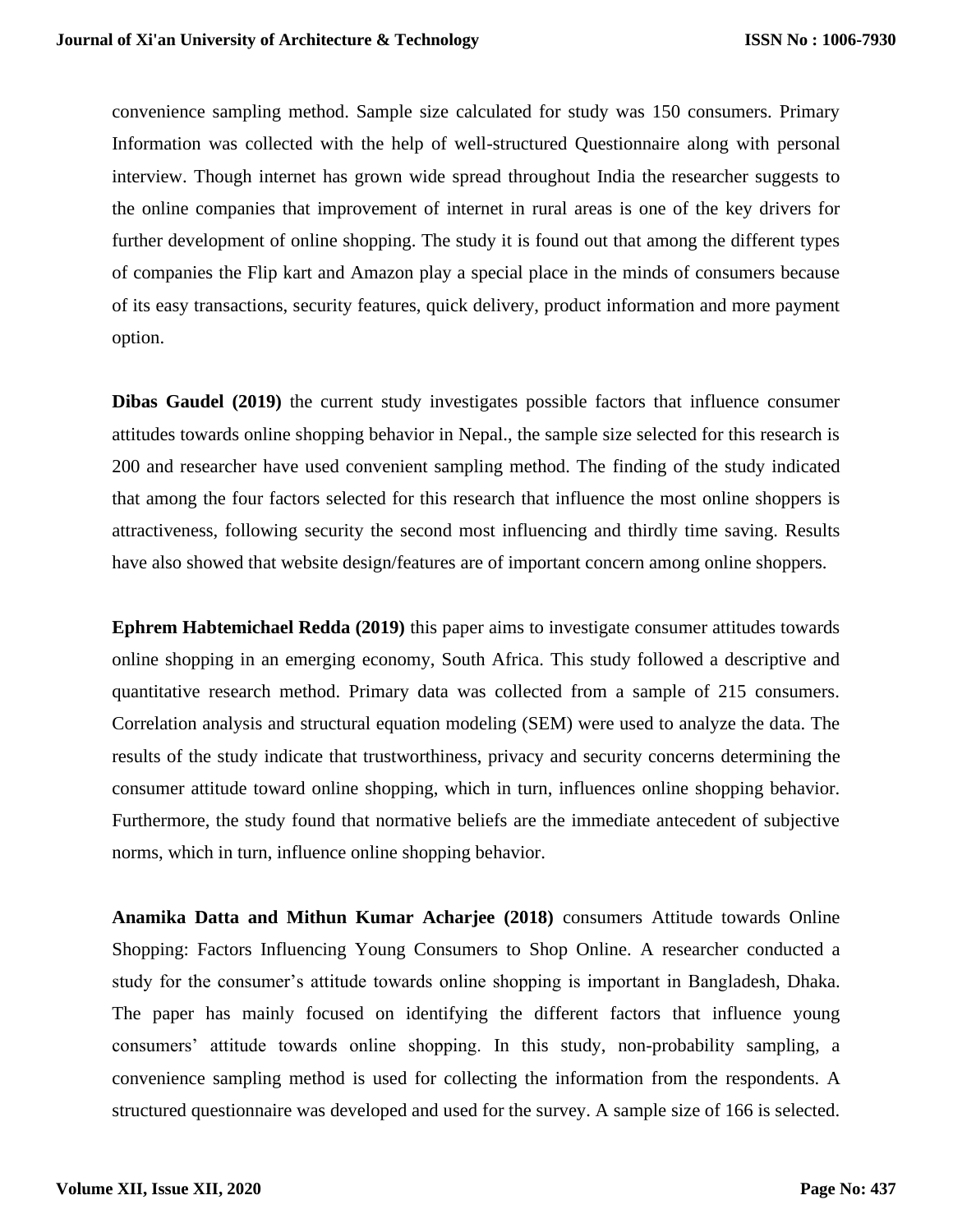Suggestion of the study is maximization of the quality, innovation and customer relationship has to be ensured to build trust among young consumers. The Result shows that 1 unit increases in security, consumer's attitude towards online shopping increases  $0.160$  times.

**Barkathunisa. A (2018)** the aim of the study is to analyze the customers perception, attitude, satisfaction and post purchase behavior towards online shopping in Chennai. Sample size was of 100 online customers of various products. Descriptive and inferential analysis is carried out. Correlation and Multiple Regression Analysis are used to test the hypothesis. The study also finds that the Customers' Perception, Attitude and Satisfaction influence the Post Purchase Behavior towards online shopping products. The study used Questionnaire and Personal Interview to gather information from the online consumer. In this study the researcher used probability of the random sampling.

**khulan Munkhjargal,et al. (2018)** the studies examined in term of their effect on consumers' online attitude and identified four categories: risks or product risk, financial, convenience and non-delivery risks. Survey was collected from 294 social network users. The findings show that product risk, financial risk, non-delivery risk, convenience risk have negative impact on the online shopping attitude. We assume that Mongolian consumers give more importance for all perceived risks. The e-commerce shoppers' attitude was significant and had positive impacts on the online purchasing behavior. Consumer perceived risk of online shopping has direct impacts on user's attitude and the attitude significantly influences the purchasing behavior.

**Suvita Jha (2018)** factors Influencing Consumers Attitude towards Online Shopping in Koteshwor, Nepal. The study revealed that price, convenience, time saving, website design and security were used for analysis. A researcher conducted the interview gathering information from the respondents and using the primary data source in the research. In the research it was found that there were relationships between the price, convenience, time saving, website design, security and consumers' attitude to adopting online shopping. In the analysis SPSS software was used for the descriptive analysis and correlation analysis. The sample size for the study was 50. Finding of the research has shown that the entire independent variables price, time saving, convenience, web design and security studied was positively correlated with the dependent factor for online shopping decision.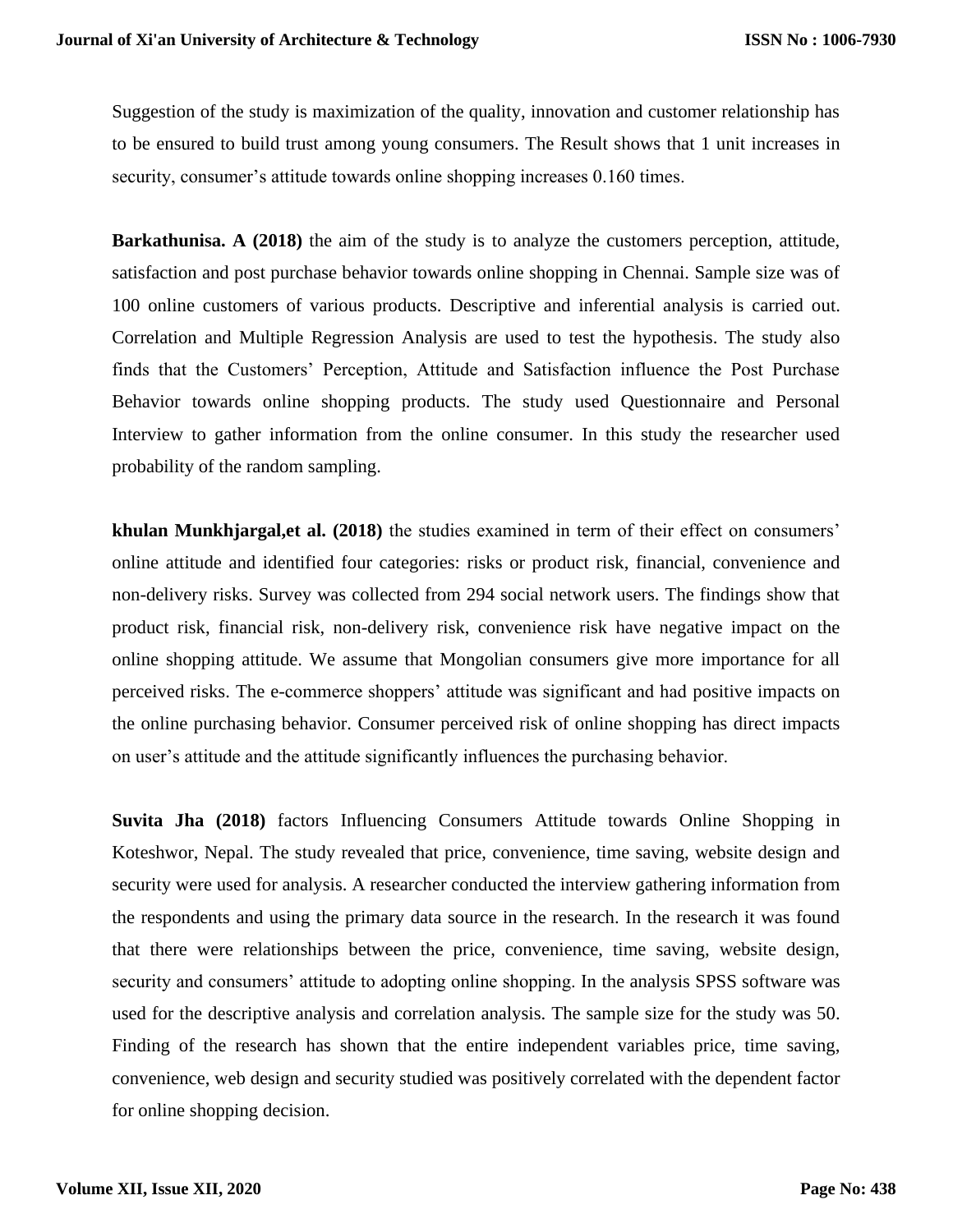**Jemila Dani.N** (2017) therefore we have also decided to study consumer's attitudes towards online shopping and specifically studying the factors influencing consumers to shop online. The population selected for the research is Kanyakumari District of Tamil Nadu, the sample size of the research is 100 and we have used convenient sampling method. The statistical tool Correlation is used for the purpose of analysis. The main objective of the study is to indicate that among the four factors selected for this research the most attractive and influencing factor is Website Design/Features, following convenience the second most influencing and thirdly time saving. The results have also exposed that security is one of the important concern among online shoppers in India. The research has also found some other factors which influence online shoppers including, less price, discount, feedback from previous customers and quality of product.

**Suresh Kumar. R (2017)** this paper discusses the rural people attitude & behavior towards online shopping, it also discusses why they prefer online shopping and why not. E-shopping is a form of electronic commerce which allows consumers to directly buy the goods or services from a seller. A sample of 100 respondents was taken into consideration from rural areas. An exhaustive questionnaire was structured to gather as much primary information. Convenience sampling method is used. The study found that it is a challenge for E-marketers to convert low frequency online buyers into regular buyers through successful website design and by addressing concerns about reliable performance.

**Mubashir Majid Baba and Dr.Mushtaq Ahmad Siddiqi (2016)** the main objective of the present study is to identify key factors that influence online purchasing behavior of consumers in India and more specifically in Kashmir region. Both the primary and secondary sources will be used. The Primary data will be collected through a Structured Questionnaire. This research is descriptive cum empirical in nature. Convenience sampling technique was used in the study. The total sample for the study was 100. The Statistical Package for the Social Science (SPSS) VERSION 16.0 was used to analyze the data. Results have also showed that time saving is of important concern among online shoppers. The study also revealed that demographic factors don't influence the attitude of consumers towards online shopping.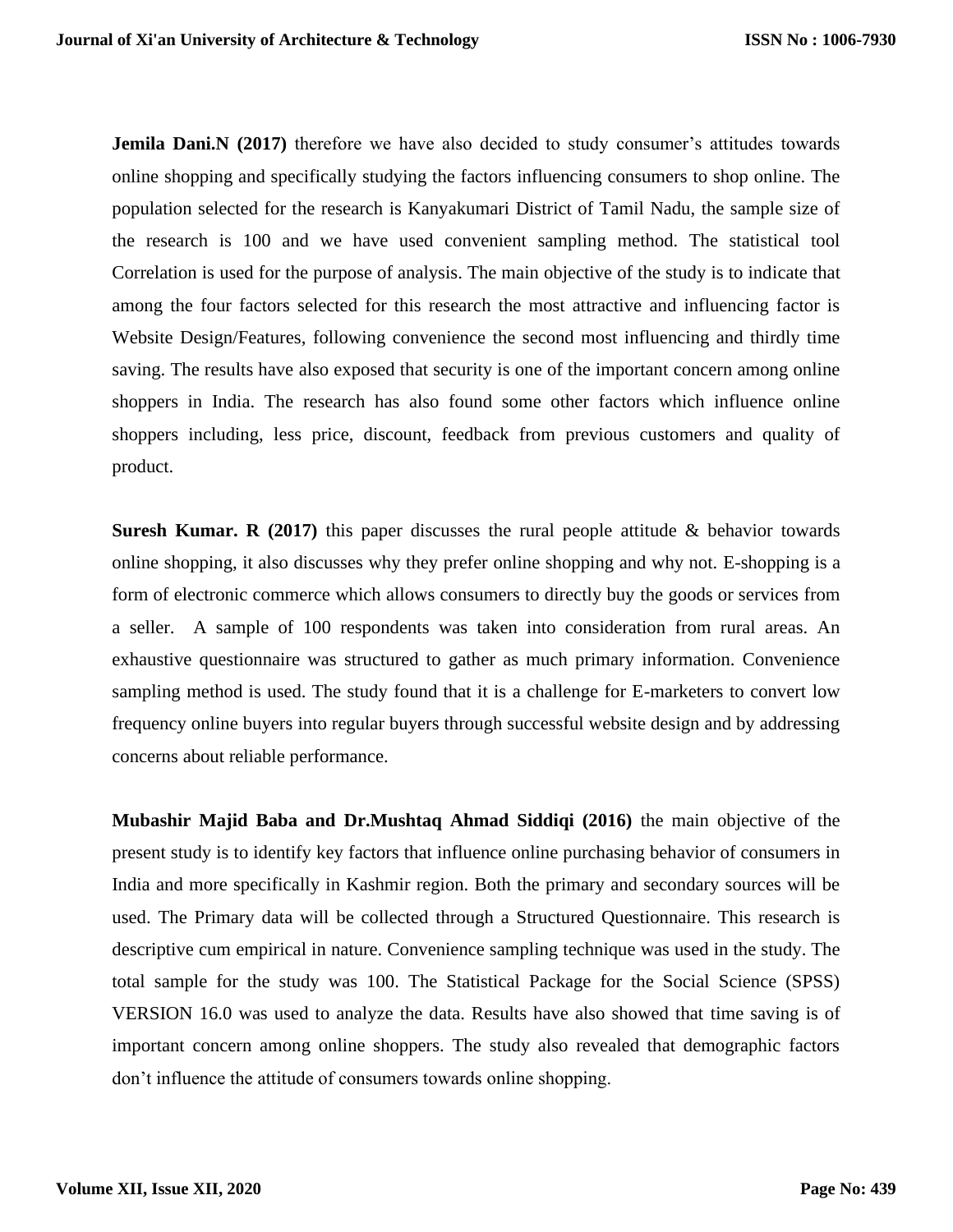**Shariful Islam MD (2015)** the purpose of this study is to analyze factors affecting on online shopping behavior of consumers that might be one of the most important issues of e-commerce and marketing field. This goal has been followed by using a model examining the impact of perceived risks, infrastructural variables and return policy on attitude toward online shopping behavior and subjective norms, perceived behavioral control, domain specific innovativeness and attitude on online shopping behavior as the hypothesis of study. Rural consumers have very limited knowledge about online shopping because it is a complicated socio-technical phenomenon and involves too many factors. To investigate these hypothesis 200 questionnaires were dispersed among online stores of Iran. Finally regression analysis was used on data in order to test hypothesizes of study. The results of the study also indicated that domain specific innovativeness and subjective norms positively affect online shopping behavior.

**Saad Akbar and Paul TJ James (2014)** the research examines the consumer attitude towards online shopping and specifically studying the factors influencing consumers to shop online. In this study, the multiple regression analysis was employed to measure the relationship between independent variables and online shopping. Among the 9 factors, the strongest influencers from highest to lowest were Price, Refund, Convenience, Auction websites, Security, Brand, Search engines, Promotion and Online shopping malls. The researcher used personal interview of survey method to collect data. The researcher used stratified random sampling method to design questionnaire to study 240 current employees of "crazy domains" located in Nonthaburi, Thailand. The findings of this study indicated that the 9 critical factors on B2C e-commerce can lead internet users to accept online shopping. The researcher suggests that e-retailers practice these 9 factors on their online business in order to attract more Internet user to become online shoppers.

# **METHODOLOGY**

# **Sampling Method**

The research was carried out by snowball sampling method**.** The researcher used the descriptive research for this study. To make the samples representative, as far as possible, various steps have been taken into consideration. Samples have been selected areas of the Dharmapuri District.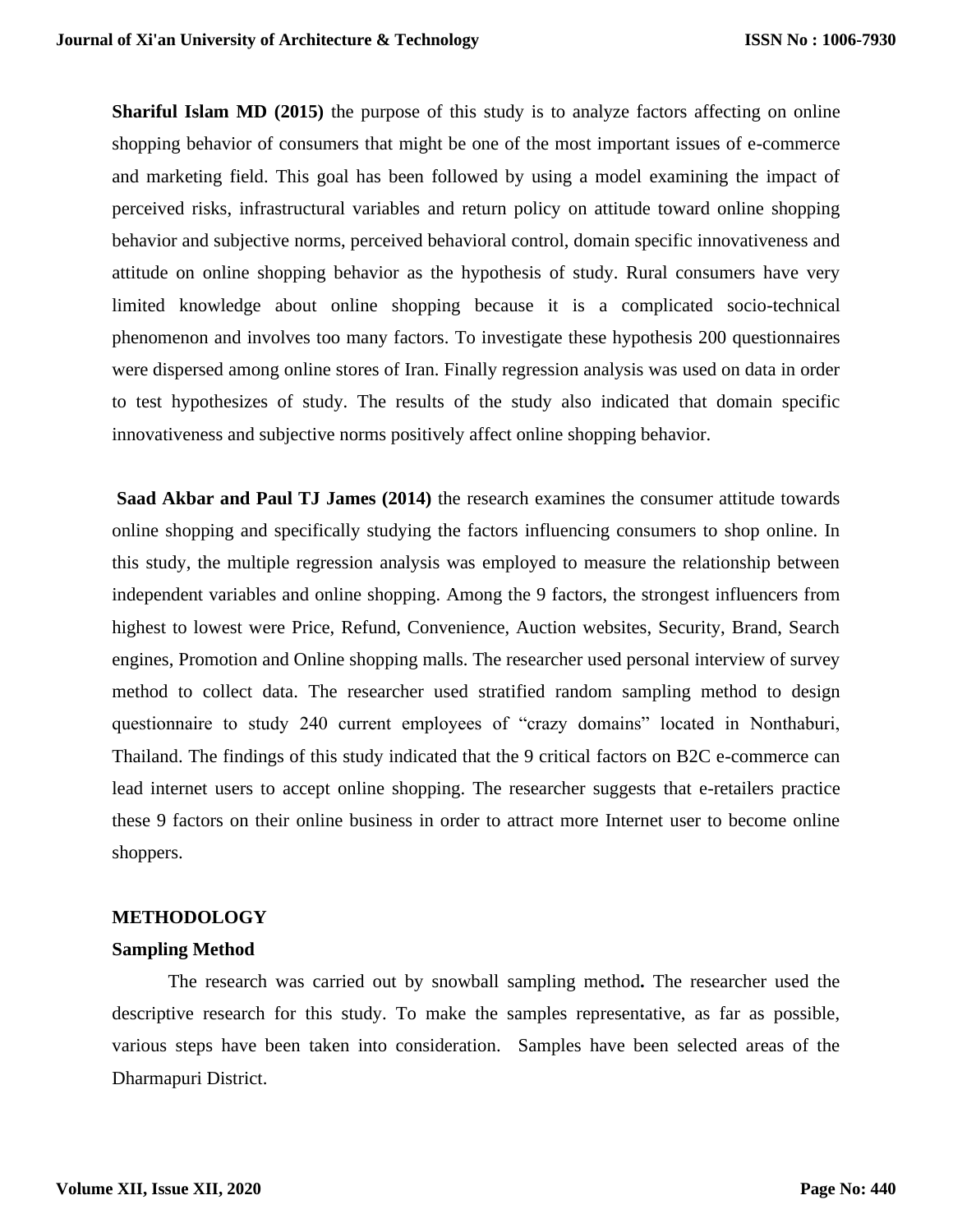## **Sample size**

Dharmapuri district is in  $24<sup>th</sup>$  place in terms of the highest population in the state. In this district the density of population recorded is 335 persons per square km. The district has recorded the literacy rate of 68.5% lower than other districts and 82.68% of the people are living rural area only and to know their attitude the researcher selected this district. The sample size was taken for the study was 100 respondents.

## **Data source**

Primary data has been collected directly from the online rural consumer by using a questionnaire. The relevant secondary data is has been collected from different source such as journals, article, newspapers, magazines, internet, periodicals, books, reports, publications of associations related.

# **Study location**

Respondents were selected from Dharmapuri district, TamilNadu. This location is selected by the researcher because it is convenient for the researcher and the accessibility and coverage is broad enough.

## **Instruments**

The main instrument for this study was a well- devised interview to gather information about respondent attitude towards online shopping.

# **Statistical tools used for the study**

ANOVA- used for the purpose of difference between demographic factor and attitude of rural online consumer.

Correlation – used to know the relationship between independent factors and attitude of rural online consumer.

Regression – to know the independent variable factor influence attitude of rural online consumer

# **Data Collection and Data Analysis**

The study is based on both primary and secondary data. The primary data were collected directly from the sample of consumers through a well-devised interview schedule. Those who are the online purchaser are taken as samples for the purpose of the study. For data collection the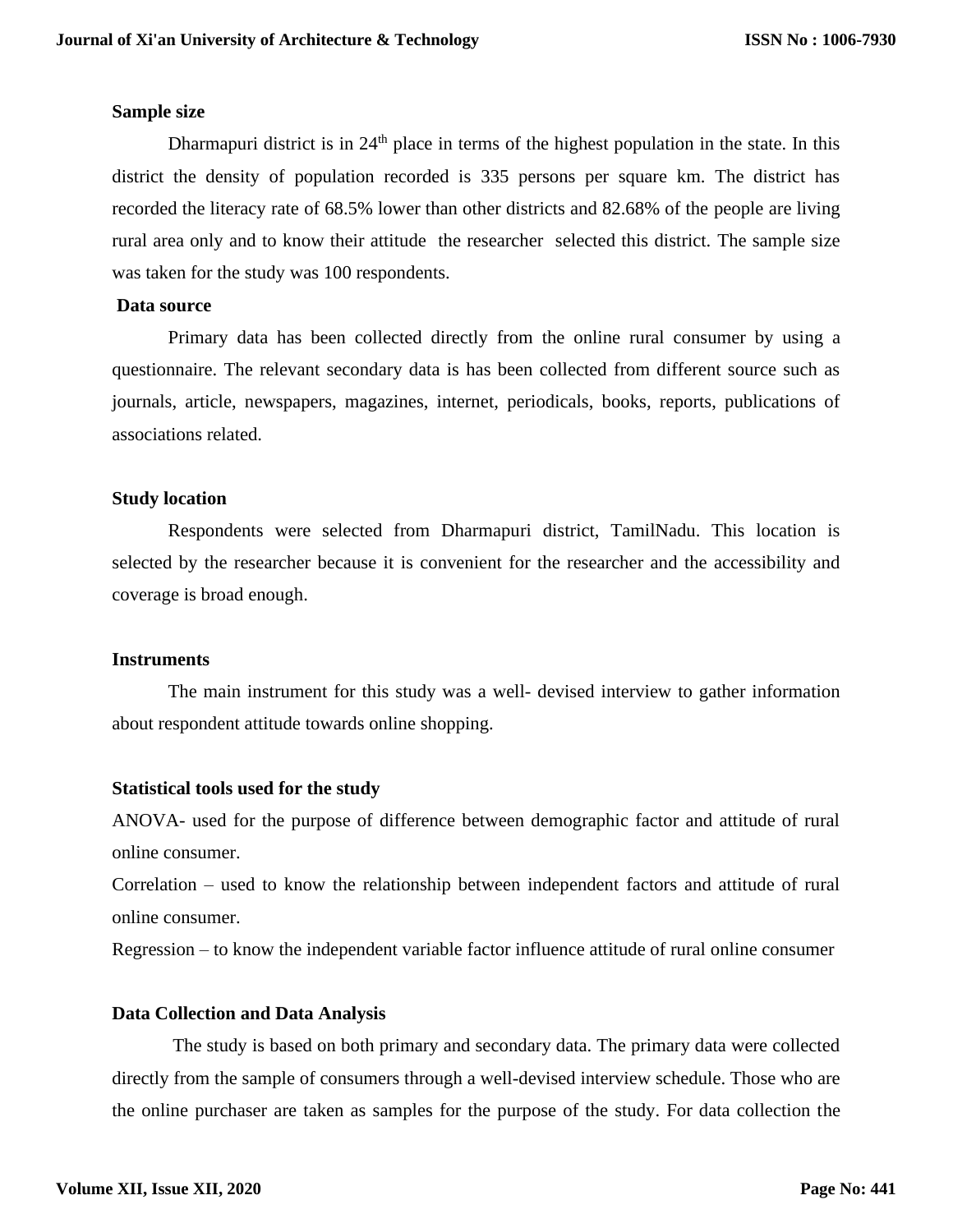researcher visited the respondents at their residents more than once, according to their leisure conveniences. The secondary data relating to the study were collected from books, journals, research articles, magazines, and websites.

| <b>Reliability</b>                |                  |
|-----------------------------------|------------------|
| <b>Items</b>                      | Cronbach's Alpha |
| <b>Search Engines</b>             | 0.832            |
| Convenience                       | 0.706            |
| <b>Product Quality</b>            | 0.862            |
| Price                             | 0.875            |
| <b>Brand</b>                      | 0.766            |
| Refund                            | 0.869            |
| Time Saving                       | 0.834            |
| Security                          | 0.803            |
| <b>After Sales Service</b>        | 0.766            |
| Previous Experience               | 0.836            |
| <b>Website Design</b>             | 0.841            |
| <b>Attitude of Rural Consumer</b> | 0.822            |

# **Reliability: Attitude of rural consumer factor**

# **Analysis and Discussion**

# **Introduction**

The analysis discusses the results of the statistical tools applied in this study. In this study the researcher presents the profile of the online consumers, attitude of rural consumer for online shopping. Factors influencing and attitude of rural consumer's towards the study variables based on their demographic profile.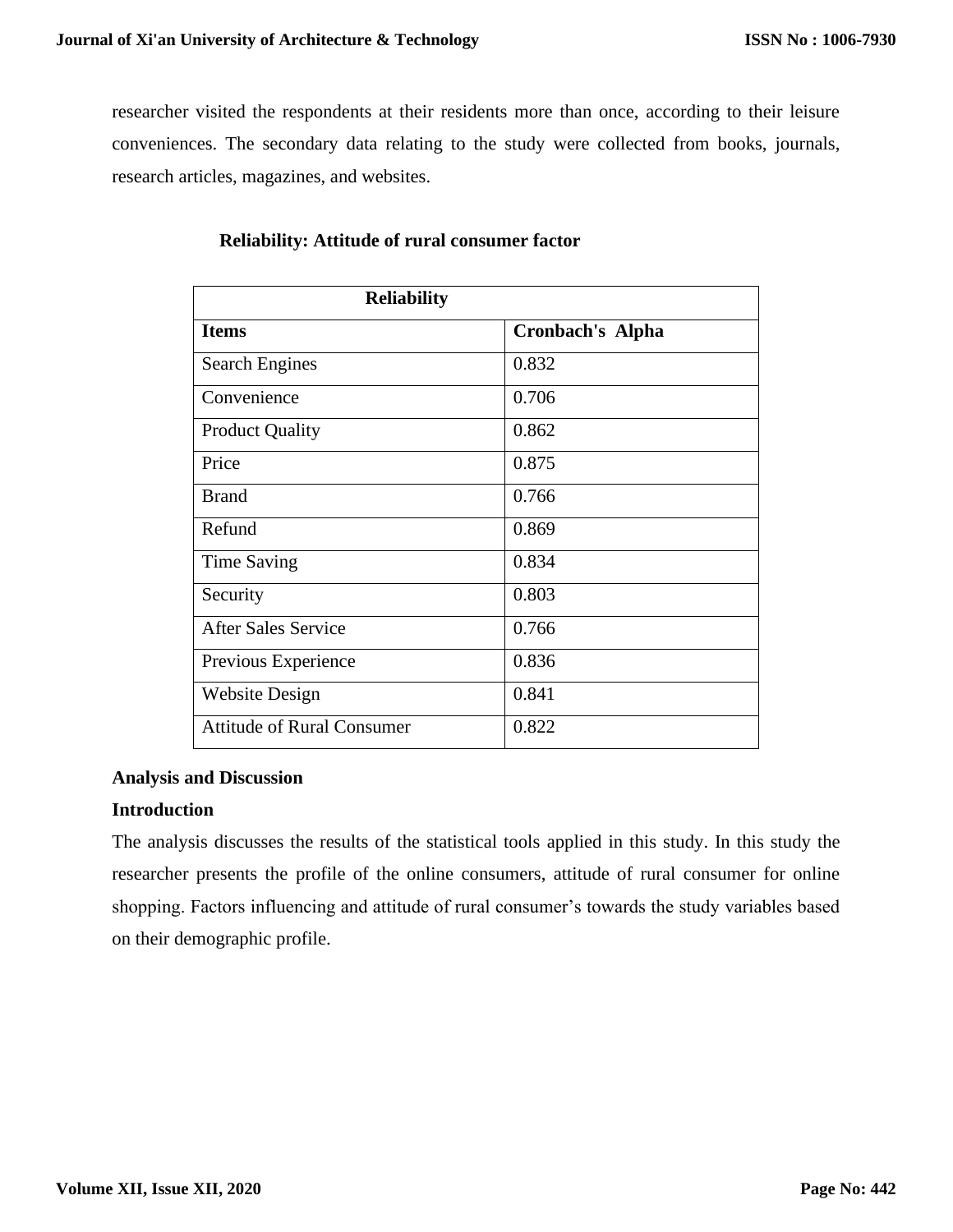|               | <b>Personal Factors</b> | <b>Frequency</b> | <b>Percent</b> |
|---------------|-------------------------|------------------|----------------|
| Gender        | Male                    | 66               | 66.0           |
|               | Female                  | 34               | 34.0           |
|               | Total                   | 100              | 100            |
|               | Below 20                | 16               | 16.0           |
|               | $21 - 30$               | 32               | 32.0           |
| Age group     | $31 - 40$               | 36               | 36.0           |
|               | $41 - 50$               | 10               | 10.0           |
|               | Above 51                | 6                | 6.0            |
|               | Total                   | 100              | 100            |
|               | <b>Below SSLC</b>       | 7                | 07.0           |
| Educational   | <b>HSC</b>              | 20               | 20.0           |
| Qualification | <b>DIPLOMA</b>          | 22               | 22.0           |
|               | Undergraduate           | 35               | 35.0           |
|               | Postgraduate            | 16               | 16.0           |
|               | Total                   | 100              | 100            |
|               | <b>Below 10,000</b>     | 19               | 19.0           |
|               | $10,001 - 20,000$       | 14               | 14.0           |
| Income        | $20,001 - 30,000$       | 18               | 18.0           |
|               | $31,001 - 40,000$       | 30               | 30.0           |
|               | Above 40,001            | 19               | 19.0           |
|               | Total                   | 100              | 100            |
|               | Student                 | 38               | 38.0           |
|               | Employee                | 14               | 14.0           |
| Occupation    | <b>Business</b>         | 18               | 18.0           |
|               | Profession              | 10               | 10.0           |
|               | House wife              | 20               | 20.0           |
|               | Total                   | 100              | 100            |

| Table: 1 Analysis of frequency |
|--------------------------------|
|--------------------------------|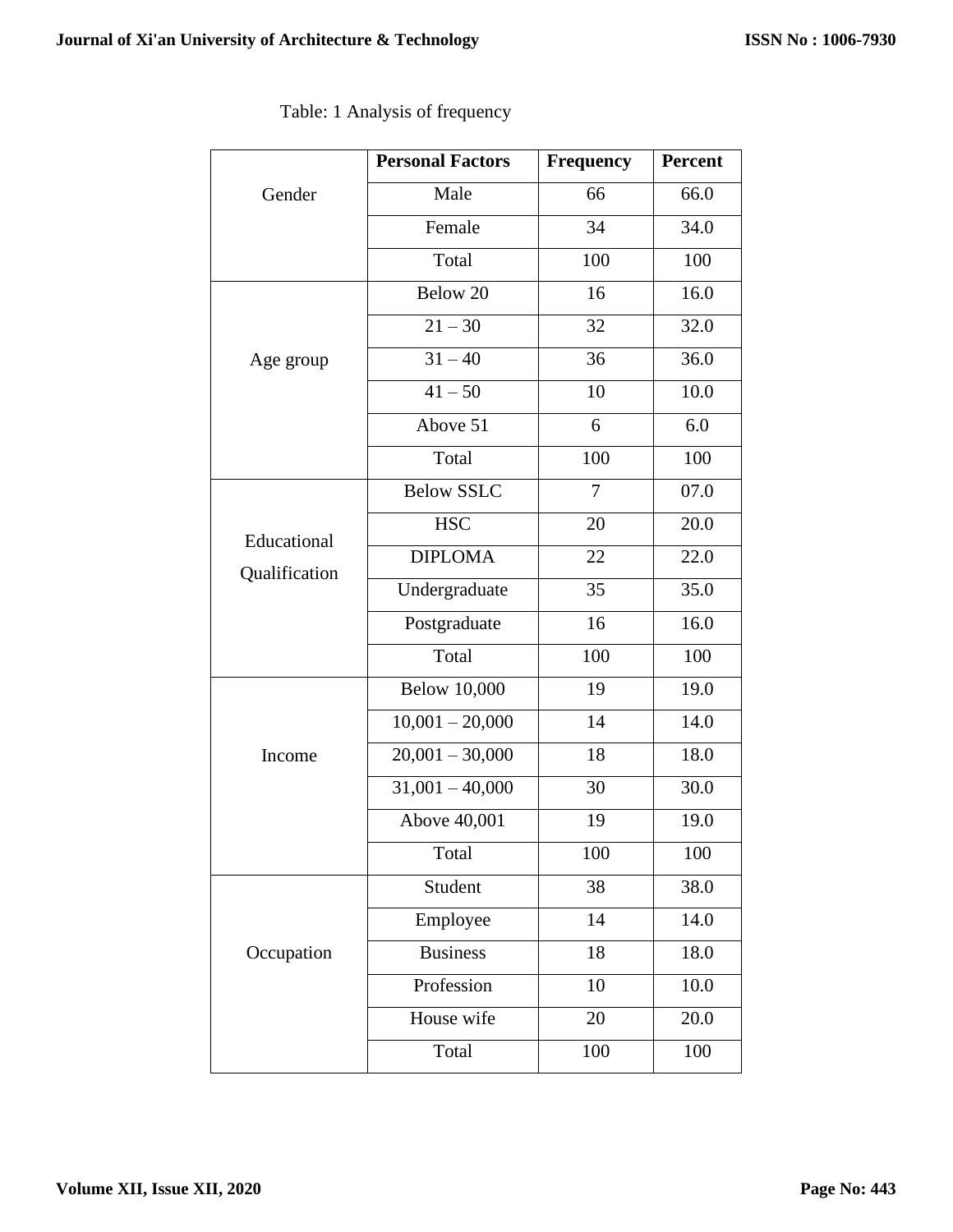Interpretation: The above table depicts the online rural consumer demographic profile. Consumers are in the different gender, age groups, educational qualification, monthly income and their occupation. This demographic profile reflects the attitude of rural consumer while purchasing online.

The profile of the consumer displayed gender is classified into male and female students. Here, 66 percent of the respondents are male and 34 percent of the respondents are female. It shows the majority of the male respondents are purchasing through online.

In the age group, this is classified into less than 20 years, 21-30years, 31-40years, 41-50years and above 51 years age. Here, 36 percent consumers were 31 to 40 years age group followed by 21 to 30 years age group (32%) and below 20 years age group (16%) and 41 to 50 years age group (10%) and 51 years and above age group (6%). It showed that majority of the consumer were in the 31 to 40 years age group.

With regard to education, 35 percent consumers are having under graduation level education followed by 22 percent consumers are having diploma level of education, 20 percent conumers are having higher secondary level of education, 16 percent consumers are having post graduate level of education, 07 percent consumers are having below SSLC level of education. It showed majority of the consumers have under graduate.

For monthly income level,30 percent consumers are having monthly income of Rs. 31,000 to 40,000 followed by 19 percent consumers are having monthly income above Rs.40,001 and below Rs.10,000, 18 percent of the consumers are having the monthly income Rs 20,001 to 30,000, 14 percent consumers are having monthly income Rs.10,001 to 20,000. It showed majority of the consumers are having the monthly income Rs.30, 001 to 40,000.

Regarding occupation of the respondents 38 percent consumers are students, followed by 20 percent of consumers are housewife, 18 percent consumers are business 14 percent of the consumers are business people, 10 percent of the consumers are profession. It showed majority of the consumers are students.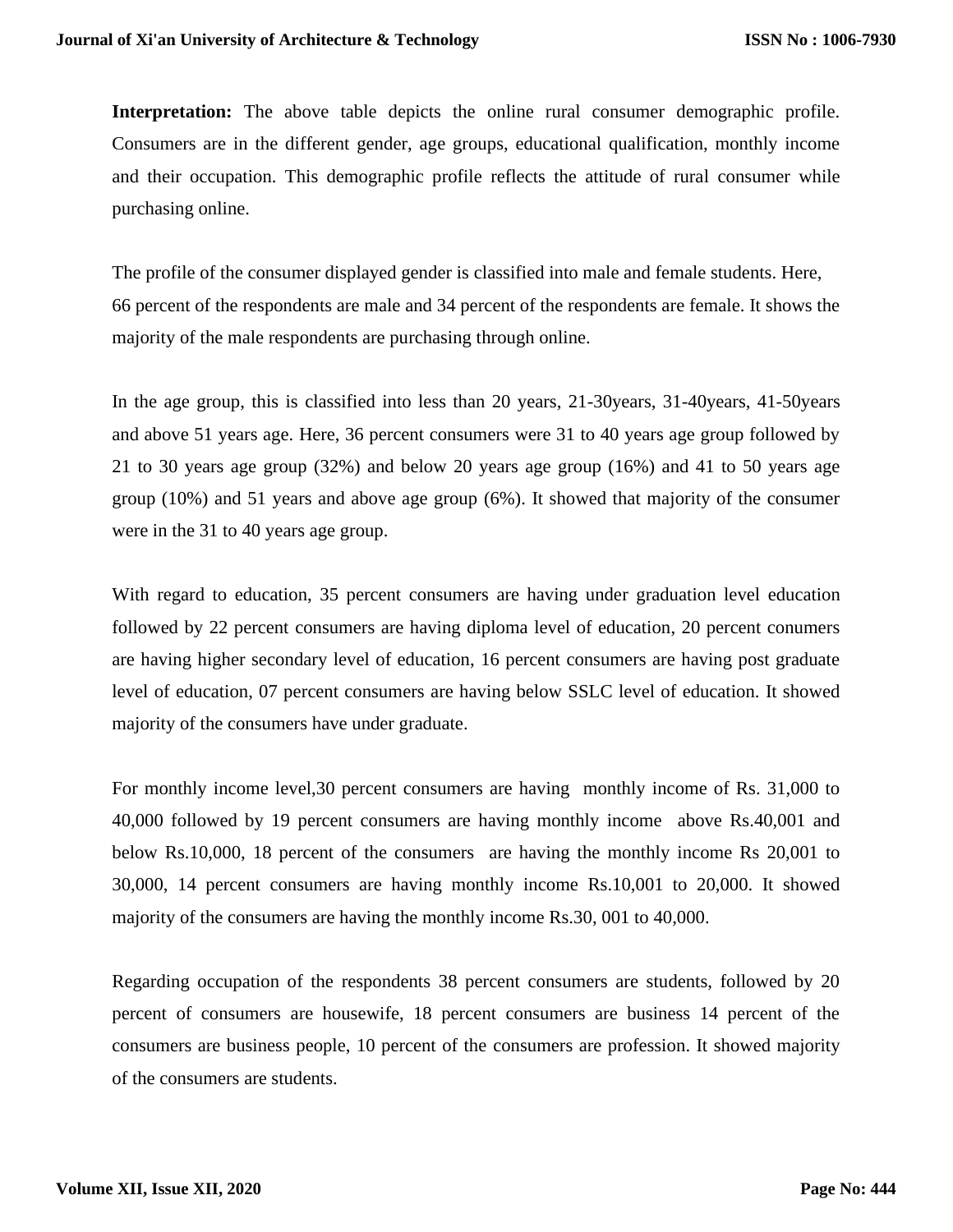The table depicts that the online rural consumer age groups. Consumers are in the different age groups. In this table used ANOVA for the purpose of to know the difference between age group and attitude of rural consumers while purchasing online.

|                |     |        | Std.      |       |       |
|----------------|-----|--------|-----------|-------|-------|
| Age group      | N   | Mean   | Deviation | F     | Sig.  |
| below 20 years | 16  | 23.250 | 5.483     |       |       |
| $21 - 30$      | 32  | 24.656 | 4.337     |       |       |
| $31 - 40$      | 36  | 24.027 | 4.538     |       |       |
| $41 - 50$      | 10  | 29.000 | 0.000     | 3.599 | 0.009 |
| above 51       | 6   | 27.000 | 0.000     |       |       |
| Total          | 100 | 24.780 | 4.518     |       |       |

Table: 2 Difference between age group and attitude

**Interpretation:** From the mean value table of respondents age it reveals that, age group between 41-50 years have the highest mean value (29.00) with standard deviation (0.00). Followed by above 51 years age group have the mean value (27.00), and the age groups 21-30, 31- 40, and below 20 years age group have the mean value 24.65, 24.02 and 23.25 respectively. It shows that majority of the consumer's lies in the age group of  $41 - 50$ years.

 $H<sub>0</sub>$  = There is no significant difference between age group and attitude of rural consumer. Hence, rejected the null hypothesis and accepted the alternative hypothesis.

The table depicts that the online rural consumer occupation. Consumers are in the different occupation like employee, business, student and etc. In this table used ANOVA for the purpose of to know the difference between occupation and attitude of rural consumers while purchasing online.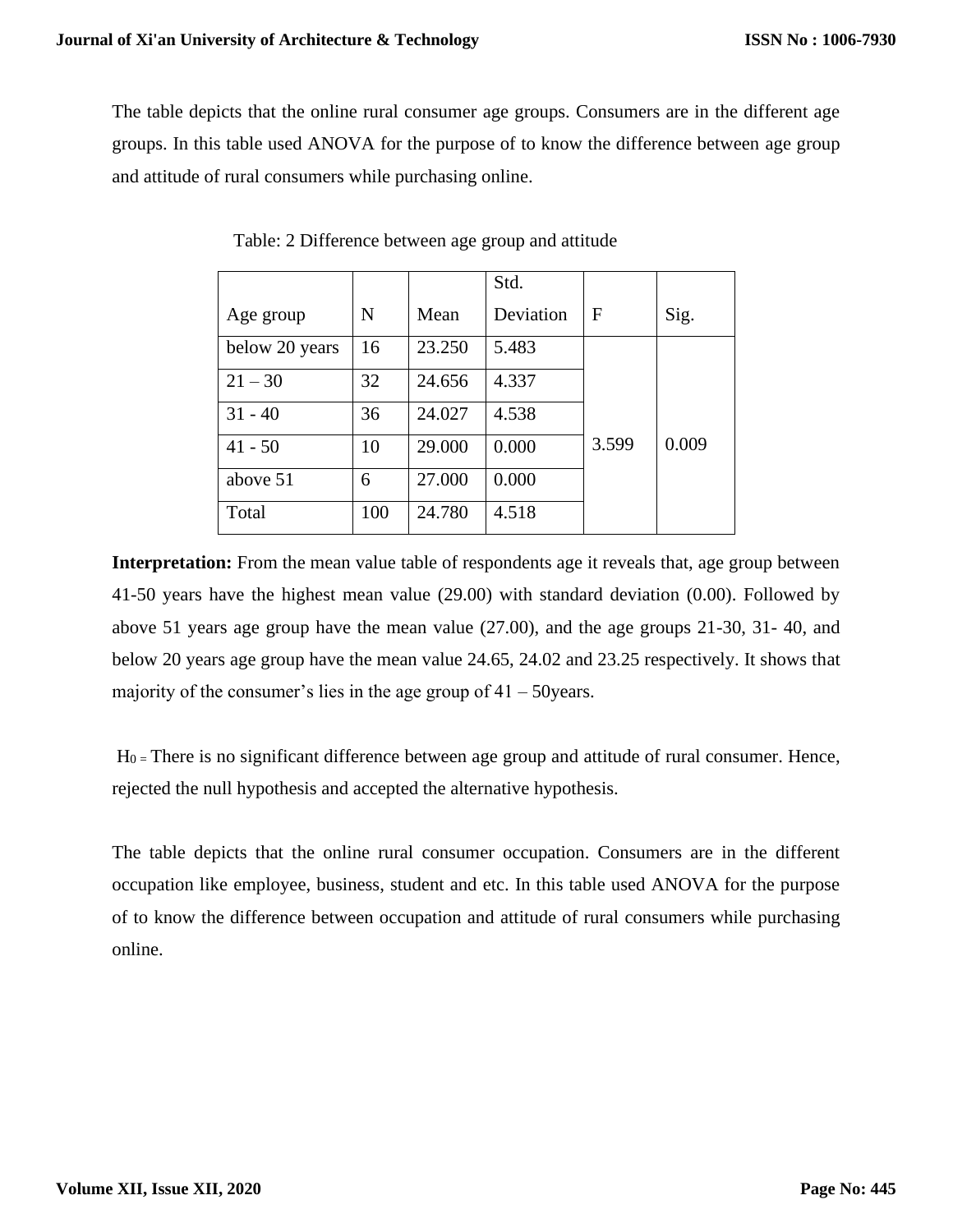|                 |     |         | Std.      |       |       |
|-----------------|-----|---------|-----------|-------|-------|
| Occupation      | N   | Mean    | Deviation | F     | Sig.  |
| Student         | 38  | 22.3158 | 5.93708   |       |       |
| Employee        | 14  | 25.1429 | 2.56776   |       |       |
| <b>Business</b> | 18  | 25.2222 | 2.55655   | 7.558 | 0.000 |
| Profession      | 10  | 29.0000 | 0.00000   |       |       |
| Housewife       | 20  | 26.7000 | 1.30182   |       |       |
| Total           | 100 | 24.7800 | 4.51838   |       |       |

# Table: 3 Distinguish between Occupation and attitude

**Interpretation:** From the mean value table of respondents occupation depicts that, profession have the highest mean value (29.00) with standard deviation (0.00). Followed by housewife have the mean value (26.70), business respondents have the mean value (25.22), employee respondents have the mean value (25.14), and student respondents have the mean value (22.31). It shows that majority of the consumers are from professional group.

 $H_0$  = There is no significant difference between occupation and attitude of rural consumer. Hence, accepted the alternative hypothesis and rejected the null hypothesis.

The table depicts that the online rural consumer monthly income. Consumers are getting different level of income compare than one person to another, like below 10,000, 20,000 and above 40,000 respectively. In this table used ANOVA for the purpose of to know the difference level of income and attitude of rural consumers while purchasing online.

| Monthly            | N  | Mean    | Std.      |       |       |
|--------------------|----|---------|-----------|-------|-------|
| Income             |    |         | Deviation | F     | Sig.  |
| <b>Below 10000</b> | 19 | 22.7895 | 5.53352   |       |       |
| 10001-20000        | 14 | 25.8571 | 2.62699   | 1.688 | 0.159 |
| 20001-30000        | 18 | 24.1111 | 4.71405   |       |       |
| 30001-40000        | 30 | 25.1333 | 5.26362   |       |       |

Table: 4 Difference between Monthly income and attitude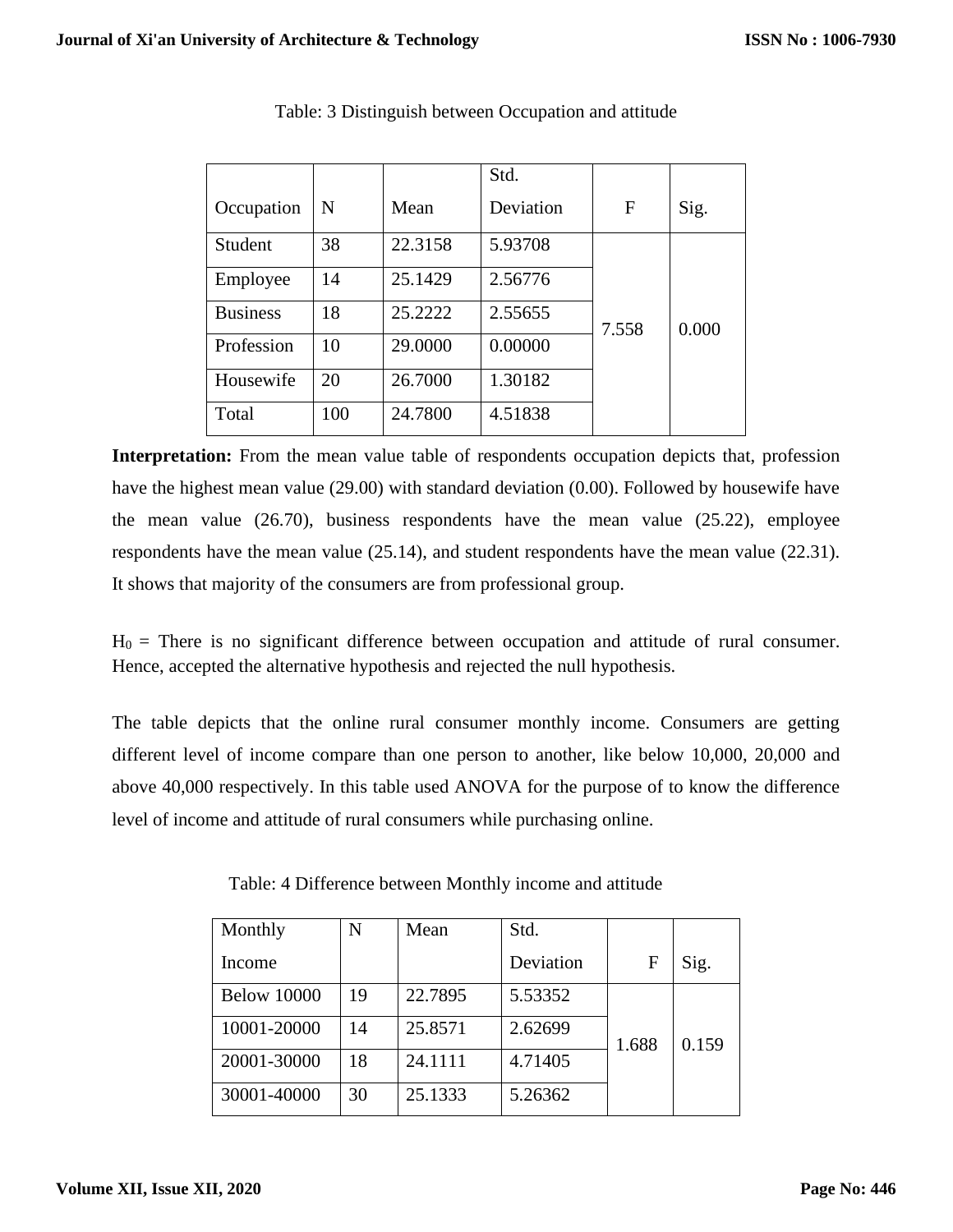| Above 40001 | 19  | 26.0526 | 1.89952 |  |
|-------------|-----|---------|---------|--|
| Total       | 100 | 24.7800 | 4.51838 |  |

**Interpretation:** To above the mean value table expose that above 40,001 income level having highest mean value (26.05) with standard deviation (1.89), followed by the 10,001–20,000 income level having the mean value (25.85), 30,001–40,000 income level having the mean value (25.13), 20,001-30,000 income level having the mean value (24.11) and below 10,000 income level having the mean value (22.78). It shows that majority of consumers having the income level is above 40,001.

 $H_1$  = There is a significant difference between monthly income and attitude of rural consumer. Hence, accepted the null hypothesis and rejected the alternative hypothesis.

The table depicts the online rural consumer educational qualification. Consumers are getting skill & knowledge based on their education and its different compared to person to person, like few of people have studied below SSLC, HSC, UG and PG respectively. In this table used ANOVA for the purpose of to know the consumers education level and their attitude while purchasing online.

| Educational    | N   | Mean    | <b>Std. Deviation</b> | $\mathbf{F}$ | Sig.  |
|----------------|-----|---------|-----------------------|--------------|-------|
| Qualification  |     |         |                       |              |       |
| below SSLC     | 7   | 25.8571 | 2.73426               |              |       |
| <b>HSC</b>     | 20  | 24.6500 | 4.49883               |              |       |
| Diploma        | 22  | 26.2273 | 2.46754               | 1.002        | 0.410 |
| Under graduate | 35  | 24.1429 | 5.07672               |              |       |
| Post graduate  | 16  | 23.8750 | 5.80661               |              |       |
| Total          | 100 | 24.7800 | 4.51838               |              |       |

Table: 5 Difference between educational qualification and attitude

**Interpretation**: From the mean value table of respondent's education, it's exposed that, diploma highest mean value (26.22) with standard deviation (2.73). Followed by below SSLC consumers are have mean value (25.85), higher secondary consumers are have the mean value (24.65),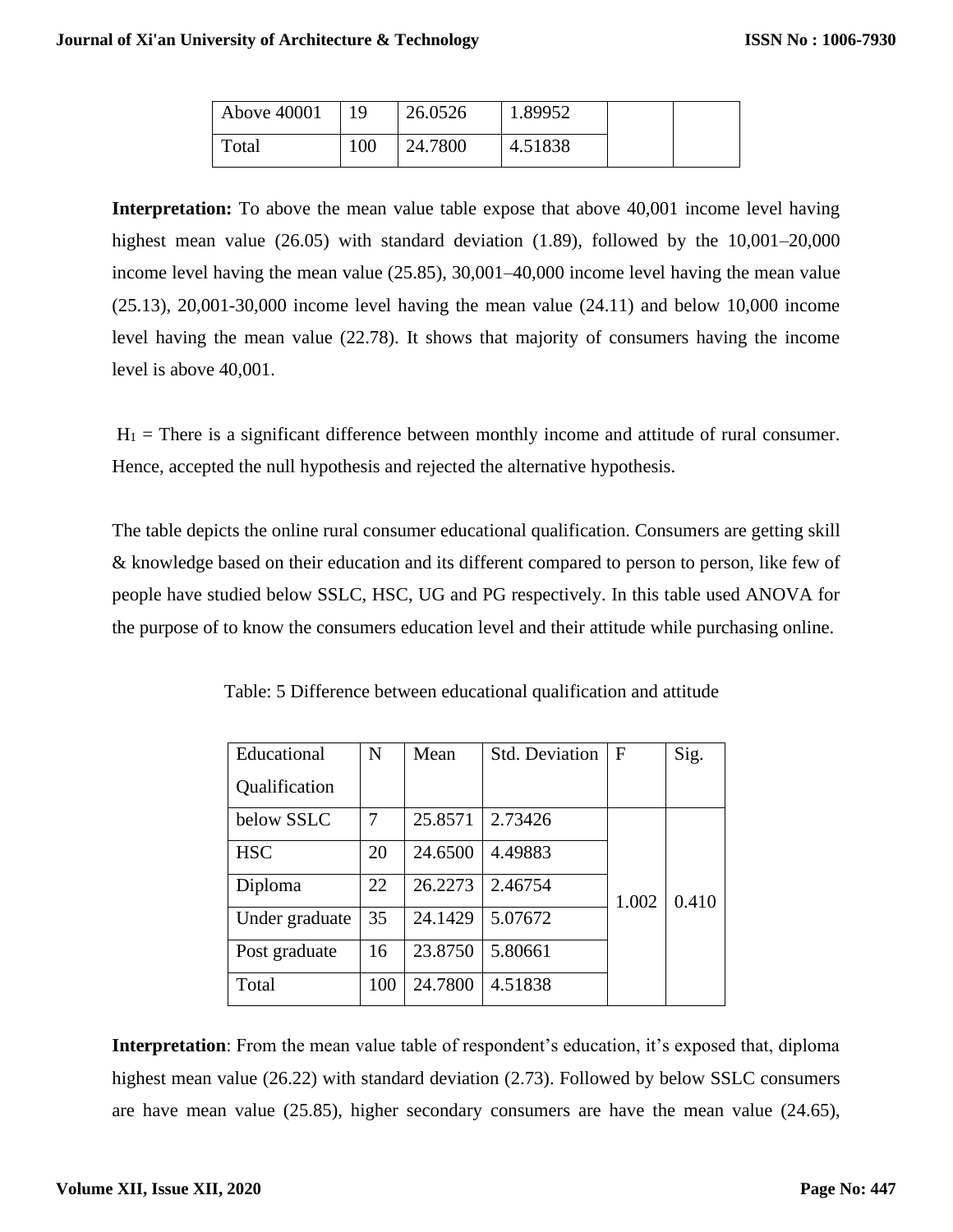under graduate consumers are have the mean value (24.14) and post graduation consumers are have the mean value (23.87). It showed majority of the consumers are diploma.

H0 = There is a significant difference between education and attitude of rural consumer. Hence, rejected the null hypothesis and accepted the alternative hypothesis.

| <b>Model Summary</b>                                                   |                                                                      |                                   |                          |                            |  |  |
|------------------------------------------------------------------------|----------------------------------------------------------------------|-----------------------------------|--------------------------|----------------------------|--|--|
| Model                                                                  | R                                                                    | R Square                          | <b>Adjusted R Square</b> | Std. Error of the Estimate |  |  |
| .993 <sup>a</sup><br>.985<br>.983<br>.58389                            |                                                                      |                                   |                          |                            |  |  |
|                                                                        | a. Dependent Variable: Attitude of rural consumer.                   |                                   |                          |                            |  |  |
|                                                                        | b. Predictors: (Constant), website design, timesaving, Brand, Price, |                                   |                          |                            |  |  |
| Convenience, Refund, Product Quality, previous experience, After sales |                                                                      |                                   |                          |                            |  |  |
|                                                                        |                                                                      | service, Search Engines, Security |                          |                            |  |  |

Regression: Table: 6 factors influencing of attitude of rural consumer.

|              | Coefficients <sup>a</sup>                         |                |            |              |          |       |  |
|--------------|---------------------------------------------------|----------------|------------|--------------|----------|-------|--|
|              | Model                                             | Unstandardized |            | Standardized |          |       |  |
|              |                                                   | Coefficients   |            | Coefficients |          |       |  |
|              |                                                   | B              | Std. Error | <b>Beta</b>  | t        | Sig.  |  |
| $\mathbf{1}$ | (Constant)                                        | $-7.441$       | 1.092      |              | $-6.816$ | 0.000 |  |
|              | <b>Search Engines</b>                             | .712           | .051       | .616         | 13.903   | 0.000 |  |
|              | Convenience                                       | $-.446$        | .056       | $-.422$      | $-7.908$ | 0.000 |  |
|              | <b>Product Quality</b>                            | $-.041$        | .033       | $-.022$      | $-1.245$ | 0.216 |  |
|              | Price                                             | $-.495$        | .057       | $-.426$      | $-8.729$ | 0.000 |  |
|              | <b>Brand</b>                                      | $-.049$        | .023       | $-.046$      | $-2.130$ | 0.036 |  |
|              | Refund                                            | .117           | .021       | .116         | 5.530    | 0.000 |  |
|              | timesaving                                        | $-.007$        | .018       | $-.006$      | $-.403$  | 0.688 |  |
|              | Security                                          | .498           | .054       | .472         | 9.279    | 0.000 |  |
|              | After sales service                               | .453           | .052       | .453         | 8.700    | 0.000 |  |
|              | Previous experience                               | .464           | .081       | .267         | 5.725    | 0.000 |  |
|              | Website design                                    | .093           | .053       | .053         | 1.745    | .084  |  |
|              | a. Dependent Variable: attitude of rural consumer |                |            |              |          |       |  |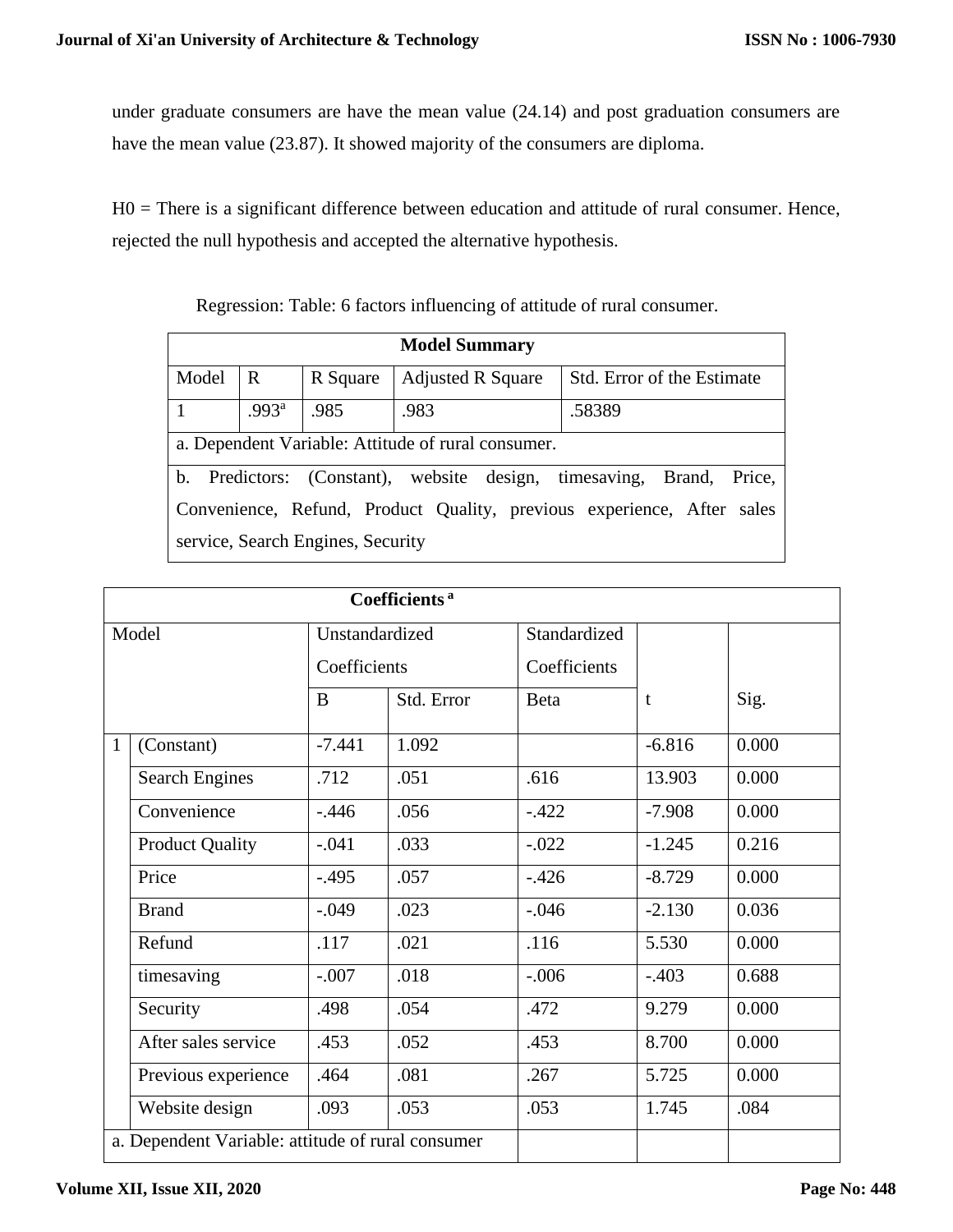The table depicts factors influencing the attitude of rural consumers. The factors are search engine, convenience, refund, brand, price, product quality, previous experience, security, after sales service and website design respectively. In this table used regression for the purpose of to know the factor most influencing of consumer's attitude while purchasing online.

**Interpretation:** From above table it shows the factors influencing the attitude of rural consumer. The factors are Product quality (0.216) and time saving (0.688) and website design (0.084) values are more than significant value (0.05). Rest of independents factors are search engines (0.00), convenience (0.00), price (0.00), brand (0.036), refund (0.00), security (0.00), after sales service (0.00), previous experience (0.00) the values are less than the significant value. It shows majority of the factors are influencing the rural consumer attitude.

 $H_1$  = There is a significant difference between product quality, time saving, website design and attitude of rural consumer while shopping online. So, accept the alternative hypothesis.

H0= There is no significant relationship between search engines, convenience, price, brand, refund, security, after sales service and previous experience respectively and attitude of rural consumers in online shopping. So, reject the null hypothesis.

The table depicts the factors relationship between consumers attitude. The factors are search engine, convenience, refund, brand, price, product quality, previous experience, security, after sales service and website design respectively. In this table correlation is used to know the factors that are having good relationship with rural consumer's attitude while purchasing online.

Correlation: To identify the relationship between factors and attitude of rural consumer in Dharmapuri district.

| Attitude<br>of         | rural | Pearson     | Sig. (2 tailed) | N   |
|------------------------|-------|-------------|-----------------|-----|
| consumer factor        |       | Correlation |                 |     |
| <b>Search Engines</b>  |       | 0.952       | 0.000           | 100 |
| Convenience            |       | $-0.013$    | 0.899           | 100 |
| <b>Product Quality</b> |       | 0.244       | 0.014           | 100 |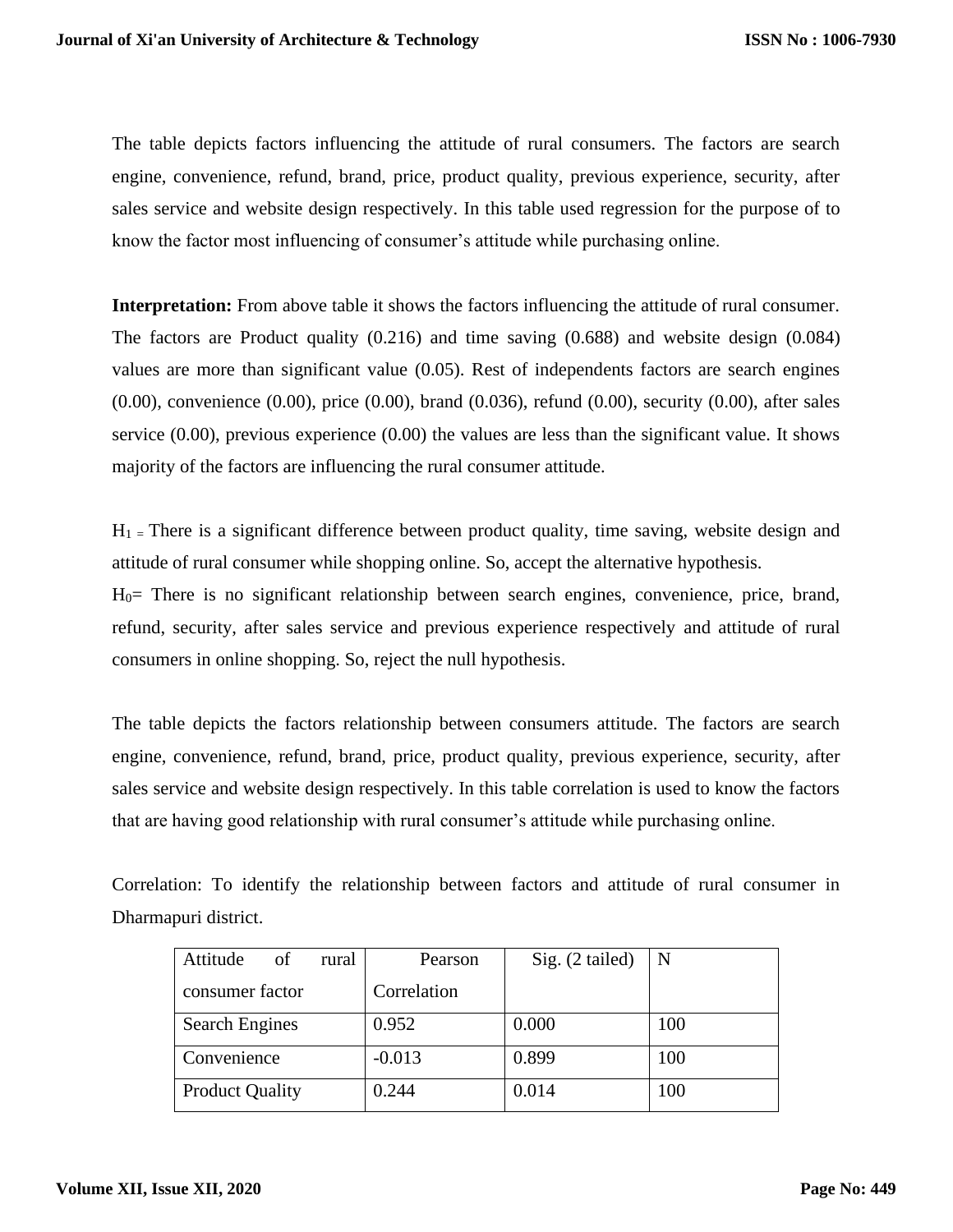| Price                      | 0.300    | 0.002 | 100 |
|----------------------------|----------|-------|-----|
| <b>Brand</b>               | 0.218    | 0.029 | 100 |
| Refund                     | 0.444    | 0.000 | 100 |
| Time Saving                | $-0.008$ | 0.937 | 100 |
| Security                   | 0.263    | 0.008 | 100 |
| <b>After Sales Service</b> | 0.169    | 0.093 | 100 |
| Previous Experience        | 0.907    | 0.000 | 100 |
| <b>Website Design</b>      | 0.813    | 0.000 | 100 |

**Interpretation:** To above the table shows that relationship between independent factor and attitude of rural consumer. The convenience (0.899), time saving (0.937), after sales service  $(0.093)$  variable values are more than significant value  $(0.05)$ . Rest of the variable values is less than significant value (0.00), (0.01), (0.02), (0.02), (0.00), (0.00), (0.00), (0.00) respectively. Majority of the factors have the relationship between rural consumer attitudes.

 $H_1$  = There is a significant relationship between convenience, time saving, after sales service and attitude of rural consumer. Hence, accepted the alternative hypothesis.

 $H_0$  = There is no significant relationship between search engines, product quality, price, brand, refund, security, previous experience and website design. Hence, rejected the null hypothesis.

## **SUGGESTIONS**

The company can make its own delivery options to identify the consumers at the remote places as some online companies' do not facilitate product delivery at specific places. Frequent advertisements can be given during offers and discounts so that awareness of the offers can be availed.

# **CONCLUSION**

The online shoppers of the Dharmapuri district are satisfied with the online shopping process. They are benefited with facilities like convenience, less procedure, timely delivery, product offers, low cost etc. The product dimensions are identified to be satisfactory and highly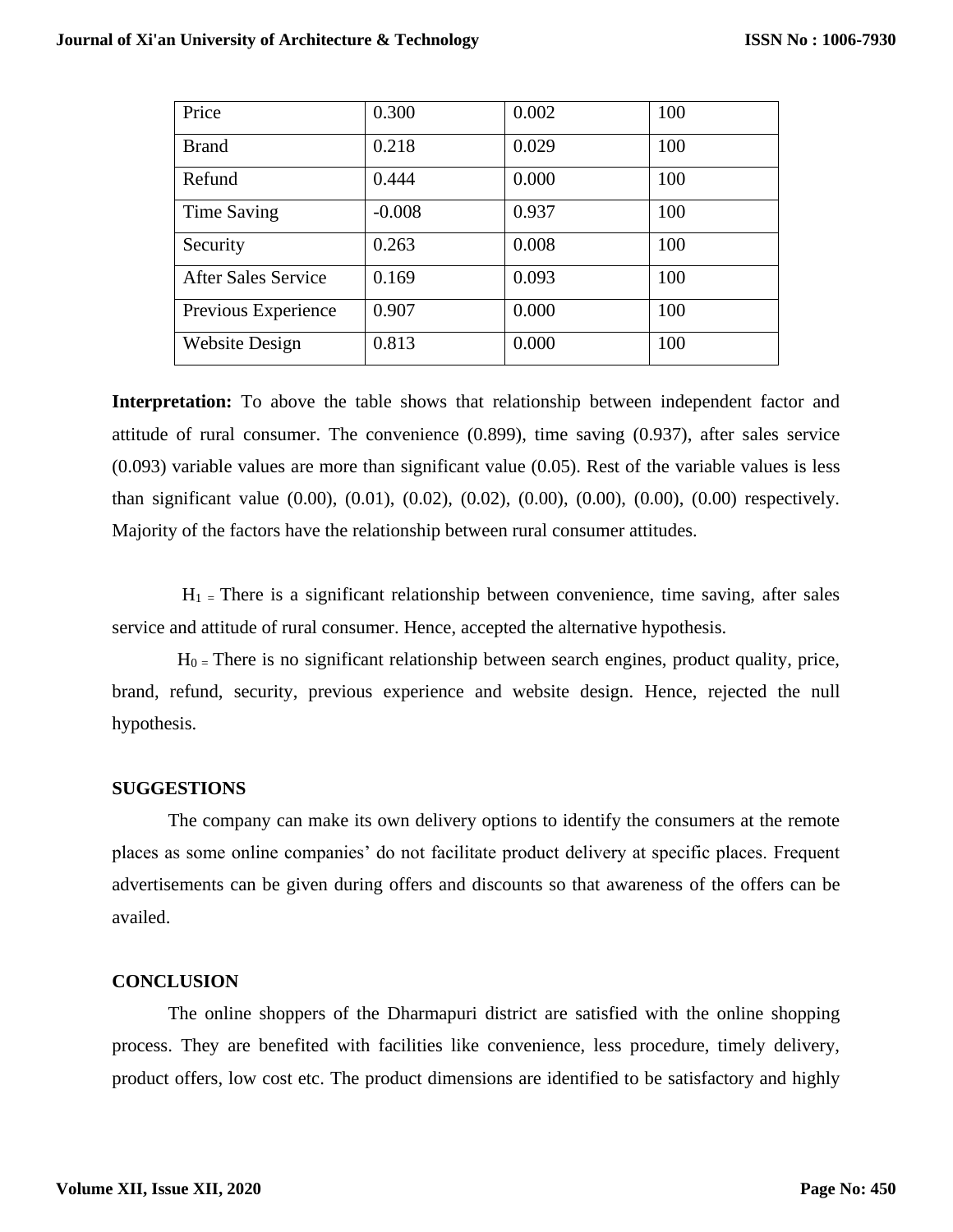correlated. The understanding of the nature, needs and wants of the consumers in other business is very much vital for the study.

## **IMPLICATION**

It is important to investigate on factors that influence consumer's attitude towards online shopping. From the marketer's perspective, it will be more beneficial to understand the attitude of the consumers towards online shopping as well as the factors influencing consumers to make e-commerce purchases. From the result, they can know that e-commerce experience, product perception and customer service have significant relationship with attitude towards e-commerce purchases through online shopping. On top of that, they can also know that the consumers who purchase online are more likely to buy clothes, books and make travel booking. From the consumer's perspective, they will know that there are many advantages of online shopping such as it will be more convenience shopping on the internet and there is no crowd of people when shopping online. This research can make the consumers aware that e-commerce is becoming an important trend in this modern information technology society. This study is useful for the academicians where current study could serve as a reference and may provide some guides for the future researchers who would like to study about the same topic.

# **REFERANCE**

- Anamika Datta & Mithun Kumar Acharjee, Consumers Attitude towards Online Shopping: Factors Influencing Young Consumers to Shop Online in Dhaka, Bangladesh. *International Journal of Management Studies,* Vol.V, Issue (2018), pp: 01-13.
- Barkathunisa. A, Analysis of Consumers' Perception, Attitude, Satisfaction and Post Purchase Behaviour towards Online Shopping in Chennai. *International Journal of Pure and Applied Mathematics,* Vol. 118, Issue (2018), pp: 609-622.
- [DibasGaudel,](https://www.researchgate.net/profile/Dibas_Gaudel2) Consumers' Attitude towards Online Shopping: Factors influencing Nepali Consumers to Shop Online**.** www.researchgate.net. (2019).
- Ephrem Habtemichael Redda , Attitudes towards Online Shopping: Application of the Theory of Planned Behaviour. Vol. 15, Issue (2019), pp: 148-159.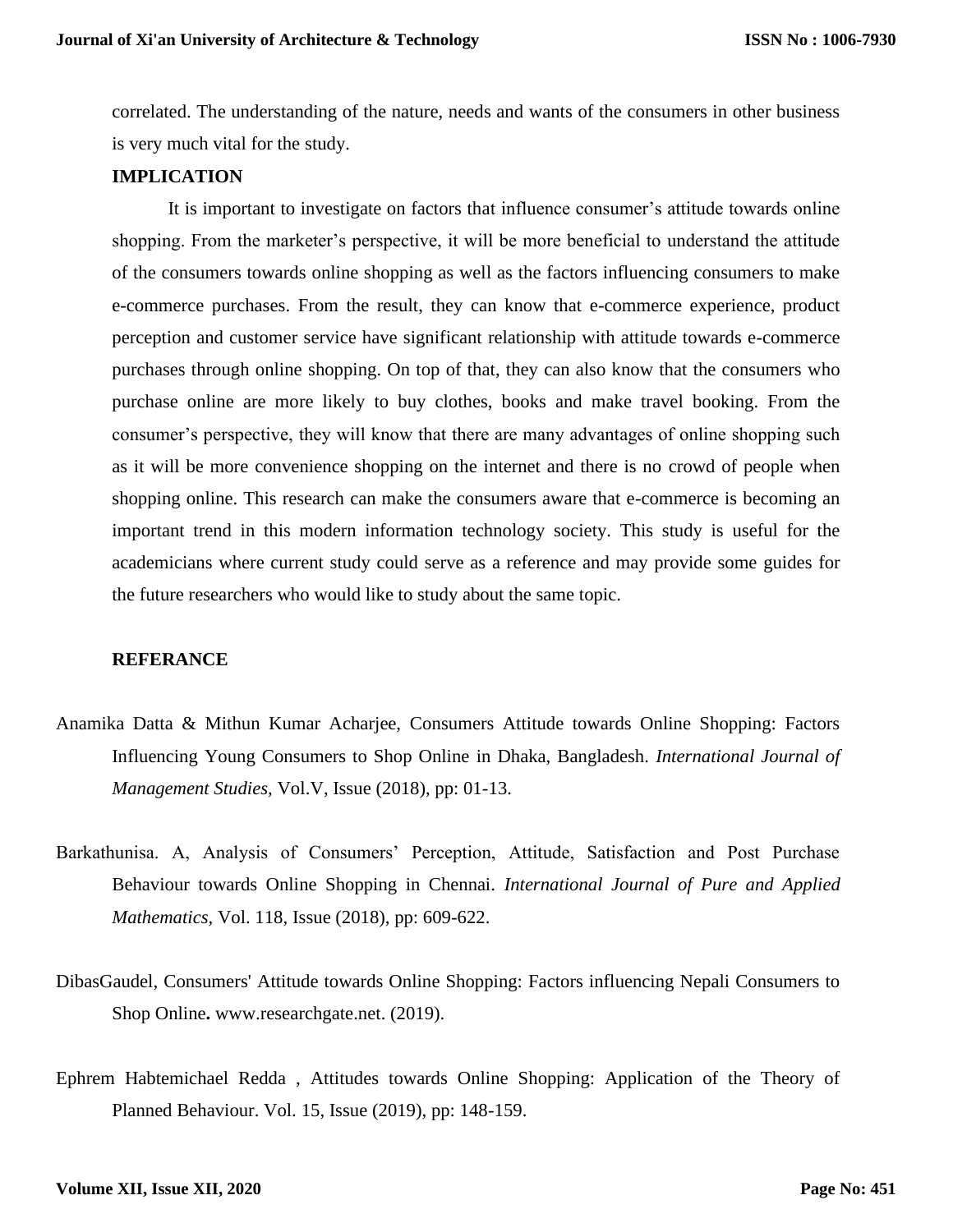- Gaudel Diba, Consumers' Attitude towards Online Shopping: Factors influencing Nepali Consumers to Shop Online. SSRN: [http://dx.doi.org/10.2139/ssrn.3450062](https://dx.doi.org/10.2139/ssrn.3450062). (2019).
- Jemila Dani.N, A study on consumer's attitude towards online shopping. *International journal of Research in Management& Business Studies (IJRMBS)*, Vol.4, Issue (2017), pp: 42-46.
- Khulan Munkhjargal, et al, Online Consumer Perceived Risk and Attitude Influences On Online Purchasing Behavior: In Case Of Mongolian Online Shoppers. *International Journal of Management and Applied Science,* Vol.4, Issue (2018), pp: 52-56.
- Mubashir Majid Baba and Dr.Mushtaq Ahmad Siddiqi, Attitude of Consumers towards Online Shopping.<https://www.researchgate.net/publication/323265436>. (2016)
- Nahla Khalil**,** Factors affecting the consumer's attitudes on online shopping in Saudi Arabia. *International Journal of Scientific and Research Publications,* Vol.4, Issue (2014), pp: 01-08.
- Sureshkumar. R, Rural Consumer Attitude Towards Online Shopping: An Empirical Study of Rural Area.*International Journal of Innovative Research in Management Studies (IJIRMS),* Vol.1, Issue (2017), pp: 1-5.
- Saad Akbar & Paul TJ James, Consumers' attitude towards online shopping: Factors influencing employees of crazy domains to shop online.*Journal of Management and Marketing Research.*  $(2016)$ , pp:  $01 - 11$ .
- Sabitha. M, A study on consumers' attitude towards online shopping with special reference to erode town. Vol.68, Issue (2020), pp: 2572-2578.
- Suvita Jha, Factors influencing consumers attitude towards online shopping in Koteshwor. Nepal. *International Journal of Engineering and Applied Sciences (IJEAS),* Vol.5, Issue (2018), pp: 125-128.